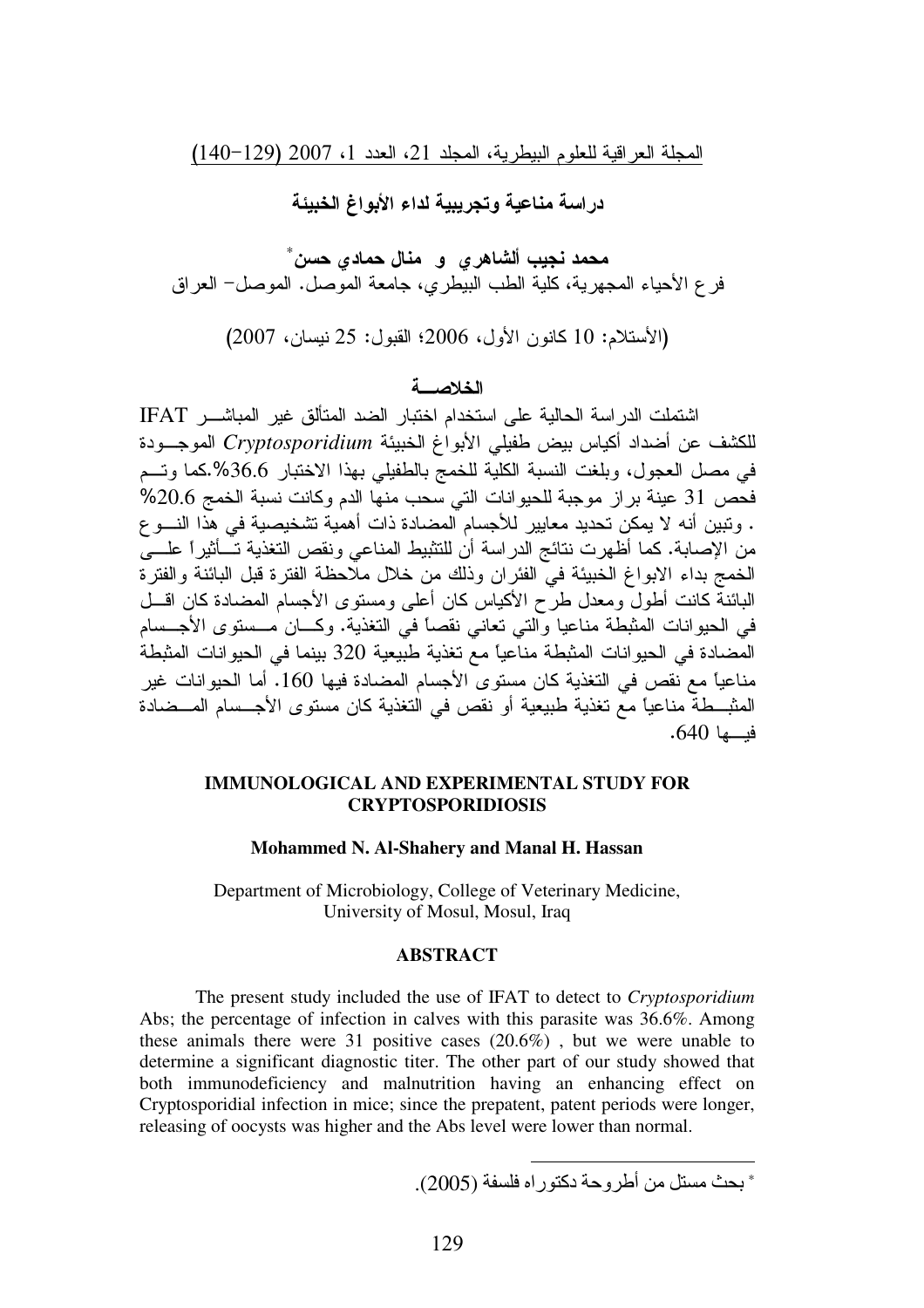المقدمــــــــة

يعد داء الأبواغ الخبيئة Cryptosporidiosis من الأمراض الطفيلية المـــشتركة بين الإنسان والحيوان واسعة الانتشار في مختلف أنحاء العالم ، ويسببه أنواع طفيلي من جنس الأبواغ الخبيئة Cryptosporidium الذي ينتمي إلى مجموعة الأوالهي الأكريسة Coccidia ، ويعد هذا الطفيلي مسببا مهما للإسهال في الإنسان ومختلف الحيوانات (1). إن الاستجابة المناعية الخلطية ضد الخمج بالطُّفيلي يمكن الكشف عليها بواســـطة

اختبار الضد المتألق غير المباشر IFAT والاليزا ELISA واختبـــار البقعــــة المناعيـــة Immunoblotting ويمكن من خلالها تمييز المستضدات ذات الأوزان الجزيئية المختلفة والقدرة على تمييز المستضدات نزداد مع نقدم العمر (2). أما الاستجابة المناعية الخلوية فهي ضعيفة في المراحل المبكرة للمرض ثم تتطور إلى إعادة بناء الخلايا المناعية بعد 6 أسابيع من الخمج (3). وبما أن البحوث المتعلقة بالمناعة ضد طفيلي الأبواغ الخبيئة ذات أهمية كبيرة حيثٌ نسهل فهما أفضل للبحوث الوبائية كما نسهل تستَّخيص الخمسج فسي المضائف الطبيعية وفي الحيوانات النجريبية فضلاً عن أنها نجهّز وسائل للسيطرة علسي الخمج بالطفيلي (4)، ونظراً لكون الأبحاث عن المناعة ضد هذا الطفيلي قليلة لذلك فسإن هدف هذه الدراسة هو استخدام اختبار الضد المتألق غير المباشر لغرض تأكيد التشخيص لوجود الأجسام المضادة لأكياس بيض الطفيلي مع در اسة العلاقة ما بسين معسايير هسذه الأجسام ونتائج فحص البراز بالإضافة إلى إنْبات دور تأثير التثبـــبط المنــــاعي ونقـــص التغذية على الخمج التجريبي بداء الأبواغ الخبيئة في الفئران البيضاء.

## المواد وطرائق العمل

ضمنت الدراسة إجراء بعض فحوصات الاستجابة المناعية على عينات المــصل التي أخذت عشوائياً من العجول وعلى الحيوانات التجريبية، وشملت هــذه الفحوصـــات اختبار السضد المتسألق غيسر المباشسر Indirect Fluorocience Antibody Test (IFAT) وتلازن الدم غير المباشر (IHA) Indirect Haemagglutination). 1\_ ا**ختبار الضد المتألق غير المباشر:** أنجز الاختبار على 150 عينة دم التي جمعت من العجول والتبي أخذت منها عينات البراز بوقت متزامن، وبأعمار مختلفة لغايسة عمسر 8 أشهر ومن كلا الجنسين، بواقع 5–6 مل لكل عينة، من حيوانات كان قسم منها يعاني من الإسهال، أما القسم الأخر فكانت بدون إسهال. وكان اختبار النألق المناعي على مراحـــل عدة تضمنت:

أ. تحضير المستضد :

- غسلت أكياس البيض المعزولة من حالات الخمج الشديد من العجول والمحفوظة بمحلول نتائبي كرومات البوناسيوم ثلاث مرات بمحلول دارئ الفوسفات ذو الدالة الحامضية 7.2 : pH باستعمال المنبذة وعلى سرعة 1000 دورة/دقيقة لمسدة 5 دقائق .
- وزع حجم 0.1 مل من الراسب الحاوي على أكباس البيض بشكل دوائـــر علــــى شريِّحة زيِّجاجية نظيفة وتركت لتجف في درجة حرارة المختبر .
- تم تثبيت المستضد بالأسينون المركز البارد لمدة 5 دقائق وحسب طريقـــة (5) . كما استعمل المبثانول Methanol أيضا للنثبيت ولمدة 5 دقائق وحسب طريقة (3) وتركت لتجف ثم فحصت تحت المجهر الضوئي بقوة X 400.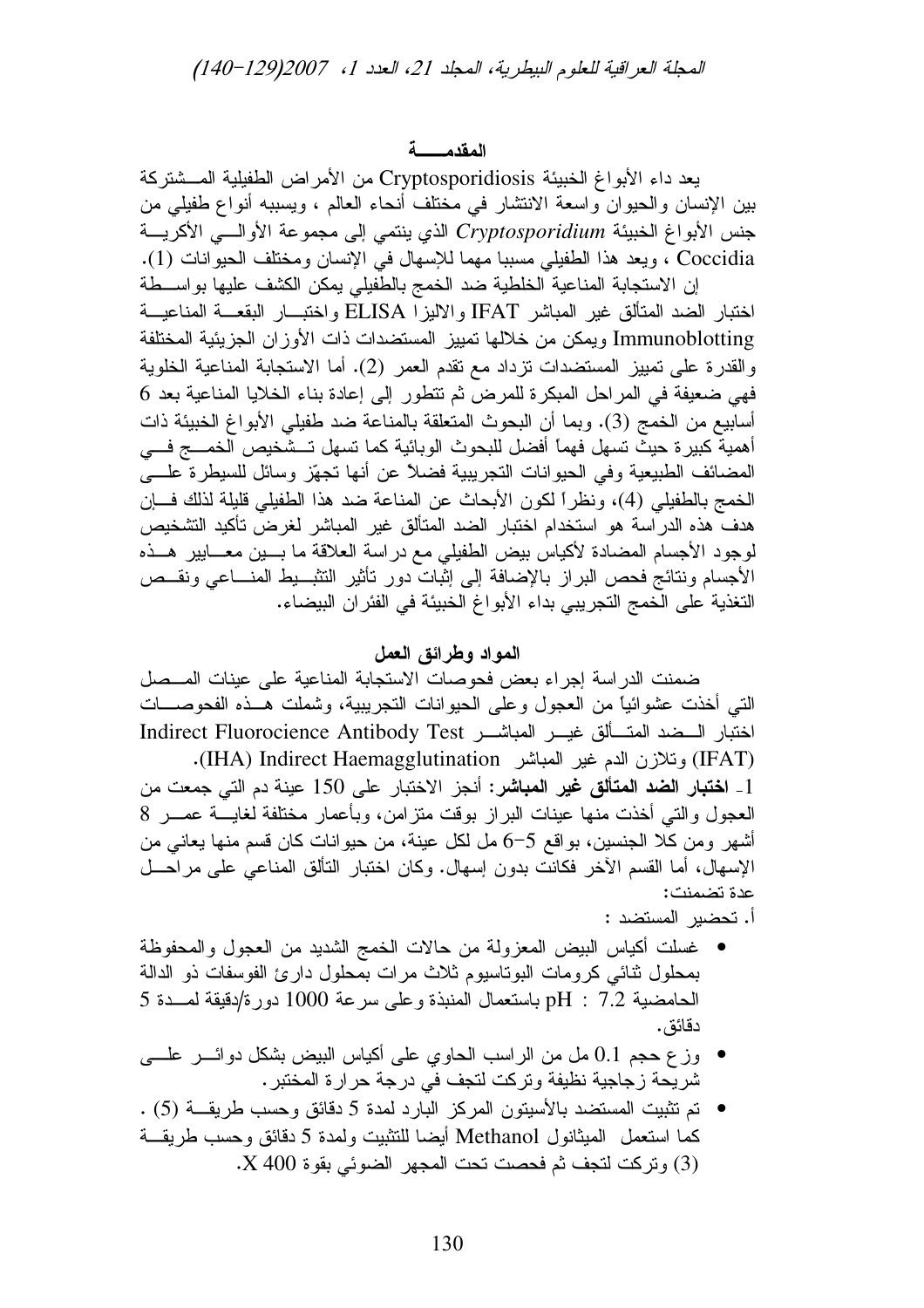المجلة العراقية للعلوم البيطرية، المجلد 21، العدد 1، 2007(129–140)

- حددت مناطق نواجد المستضد بدوائر شمعية لمنع الاختلاط أثناء إجراء التفاعل.
- غلفت الشرائح بالورق النسيجي ثم بالورق الفــضـي، ووضـــعت فـــي عبـــوات بلاستيكية حاوية على كمية قليلة من مانع الرطوبة Silica gel.
	- \_حفظت في التجميد بدرجة (−20) ٌم لحين الاستعمال .

ب. تحضير مصول السيطرة: تم تحضير مصول السيطرة من عجول ثبتــت إصــــابتها بطفيلي Cryptosporidium من خلال فحص البراز بطريقة الصبغة الصامدة للحامض المحور ة.

ج. خطوات إجراء الاختبار : تمت حسب الطريقة التي ذكر ها (6).

ودُرست العلاقة بين معايير الأجسام المضادة في العجول مع نتائج فحص البراز بطريقة الصبغة الصامدة للحامض المحورة.

- 2\_ الدر اسة التجريبية:
- حيوانات التجربة : تم استخدام إناث فئران مختبريه، بيضاء اللون، وتم فُحص براز الحيوانات بصورة دورية بالطريقة المباشرة للتأكد من خلوها من الإصابات المعويـــة الطفيلية.
- تحضير جرعات الطفيلي وخمج الفئر ان : حضرت الجر ع الخمجة من أكياس بــــيض الطفيلي المعزولة من عجول خمجة بداء الابواغ الخبيئة حسب طريقة (7).

تأثير التثبيط المناعي ونقص التغذية على الخمج بداء الأبواغ الخبيئة في الفئران:

استخدمت في هذه الدراسة 40 حيوان من إناث الفئران بعمر 3 أسابيع وقـــسمت إلى 4 مجاميع وكما مذكور في الشكل (1). تم إعطاء الخمج بأكيـــاس بـــيض الطفيلـــي بجرعــــة 2 x 10 $^{3}$  حيوان من المجاميع الأربعة المذكورة، مع الاستمرار بإعطاء مادة الدكساميثازون للمجموعتين A و B ولمدة 10 أيام بعد إعطاءها الخمج مع تقليل نـــسبة البرونين في الغذاء لمدة 20 يوماً بعد الخمج بالنسبة للمجموعتين B و C (نقص التغذية). المعايير المستخدمة في هذه الدراسة :

- العلامات السريرية والهلاكات.
- ملاحظة طرح الأكياس وتقدير عدد الأكياس المطروحة لكل 1 غم من البر از باستخدام طريقة مكماستر (8) وتعيين الفترة قبل البائنة Prepatent Period (الفترة من إعطاء الخمج لغاية ظهور أول كيس في البراز) والفترة البائنة Patent Period (الفترة مـــن ظهور أول كيس في البراز والمصاحبة للعلامات السريرية ولغاية اختف|ء الأكيـــاس بشكل كامل).
- قياس مستوى الأجسام المضادة عند الانتهاء من طرح الأكياس فـــي بـــراز مجــــاميع الحيوانات باستخدام اختبار تلازن الدم غير المباشر Indirect Haemagglutination  $\cdot$ (IHA)
	- اختبار التلازن الدموي غير المباشر (IHA): اجريّ حسب طريقة (9).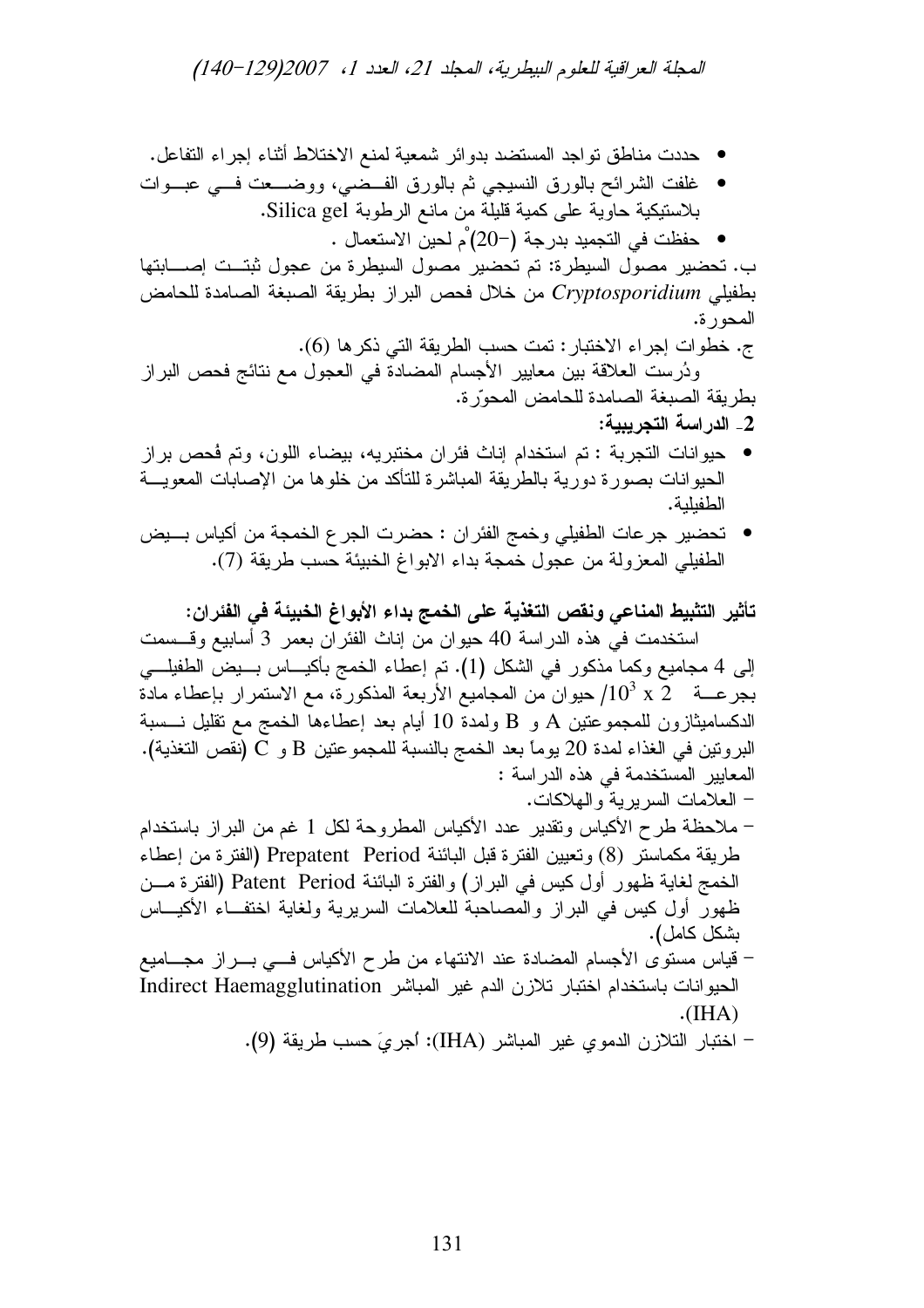

النتائــــــج 1\_ اختبار الضد المتألق غير المباشــر Indirect Fluorescent Antibody Test  $: (IFAT)$ 

استخدم هذا الاختبار للكشف عن أضداد أكياس بيض الطفيلي الموجودة في مصل العجول وبعد إضافة المصل المقترن بالمادة المتألقة إليها وفحصها بالمجهر التألق المناعي تحت العدسة الزيتية 1000 X ظهرت الأكياس بشكل كروي أو بيــضوي وذات تــألق اخضر مصفر ومنتشر على نحو غير منتظم في مناطق النفاعل ، وبلغت نــسبة النتـــائج الموجبة بهذا الطفيلي في العجول 36.6% بعدد 55 عينة مصل موجبة من مجموع 150 عينة مصل عشوائيةٌ مفـُحوصـة، وكما كانت جميع نتائج فحوصــــات مـــصول الـــسيطرة الموجبة ايجابية وفحوصات مصول السيطرة السالبة سلبية. في حين بينت نتائج فحــص عينات البر از المأخوذة من نفس الحيوانات التي أخذت منها المصول، إن نـــسبة الخمــــج 20.6% وبعدد 31 عينة براز موجبة باستخدام طريقة السصبغة السصامدة للحسامض المحور ة.

وعند قياس معايير الأجسام المضادة في عينات العجول الموجبة لوحظ أن هنالك حالات أعطت معايير عالية بمستوى 320 و 640 بلغ عددها 15 و 10 على التسوالي. وعلى العكس هنالك حالات أعطت معايير واطئة وبمستوى 10 و 20 وكانت أعدادها 6 و 4 على التوالي بينما كانت هنالك معايير مختلفة تتوسط بين هاتين الحالتين .

ومن خلَّال دراسة العلاقة ما بين معايير الأجسام المضادة ونتائج فحص البــــراز تبين انه لا نستطيع تحديد معيار معنوى للأجسام المضادة ذي أهمية تشخيصية في هــذا النوع من الخمج جدول رقم (1) .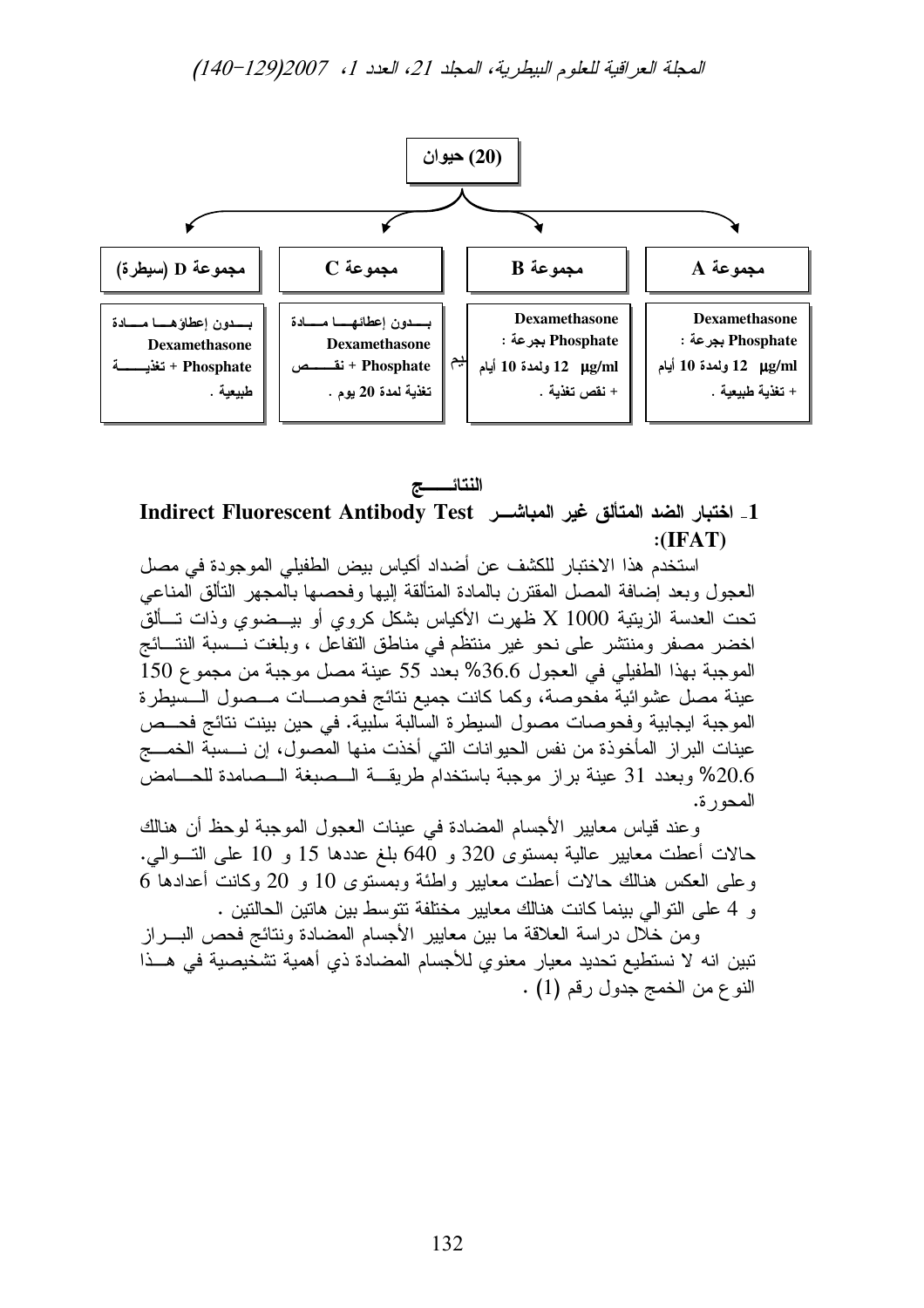المجلة العراقية للعلوم البيطرية، المجلد 21، العدد 1، 2007(129-140)

|                      |                      | $\overline{\phantom{a}}$ |
|----------------------|----------------------|--------------------------|
| عينات البراز الموجبة | أعداد المصول الموجبة | المعايير                 |
|                      |                      | 10                       |
|                      |                      | 20                       |
|                      |                      | 40                       |
|                      |                      | 80                       |
|                      |                      | 160                      |
|                      | 15                   | 320                      |
|                      | 10                   | 640                      |
| 31                   | 55                   | المجموع                  |

الْجَدُولُ (1) العلاقة بين معايير الأجسام المضادة ونتائج فحص البراز الخمج بداء الأبواغ لأخدردئ

2\_ تأثير التثبيط المناعي ونقص التغذية ، على الخمج بداء الابواغ الخبيئة في الفئران: أشارت نتائج الخمج التجريبية لمجاميع الفئر ان التي أعطيــت الخمـــج بجر عـــة مقدار ها 2 $\times 10^3 \times 10$  كيس بيضة/حيو ان مختبر ي إلى أن نسبة الخمج كانت 100% لجميــــع الحيوانات مع ملاحظة بعض العلامات السريرية على الفئران مثل فقدان الشهية ، خمول ، الضعف العام ونساقط الشعر ، لمجاميع الفئر ان A و B و C ولوحظ انتفاخات جلديــــة B حمراء في حيوانات مجموعتي A و B مع ملاحظة التهاب العين لحيوانات مجموعة عامة عند مقارنتها مع حيوانات مجموعة السيطرة D والتي لوحظ عليها الخمول فقسط .  $10$  وبلغ أعداد الهلاكات 4 ، 6 ، 1 لمجاميع الفئر ان A و B و C على النوالي من أصل 10 حيوانات لكل مجموعة عند مقارنتها بمجموعة السيطرة D التسي لـم يــسجل فيهــا أي هلاكات.

تبين وجود اختلاف في الفترة قبل البائنة والبائنة بين مجـــاميع الحيوانـــات وقـــد وصلت الفترة البائنة إلى 43 يوماً لمجموعة A و 53 يوماً لمجموعة حيوانات B و 31 بوماً لمجموعة حيوانات C مقارنة مع مجموعة السيطرة D التي قد وصلت فيها إلى 26 يوماً جدول رقم (2) .

الفترة البائنة الفترة قبل البائنة مجاميع الحيوانات  $40 - 43$  $2 - 4$ A  $50 - 53$ B  $2 - 3$  $\overline{C}$  $30 - 31$  $3 - 4$  $23 - 26$  $4 - 5$ D

الجدول (2) يبين فترات طرح الأكياس في براز الحيوانات الخمجة بطفيلي الابواغ الخبيئة.

وسُـــــجل أعلــــــي معـــــدل لأعـــــداد أكيــــــاس البــــــيض عنـــــد ذروة الخمـــــج (أعلى معدل لأكباس البيض المطروحة / 1 غم) 28000 و 32600 كيس بيضة/غم من البراز للمجموعتين A و B على التوالي ، في حين كانت معدلات أكياس الطفيلي عنــد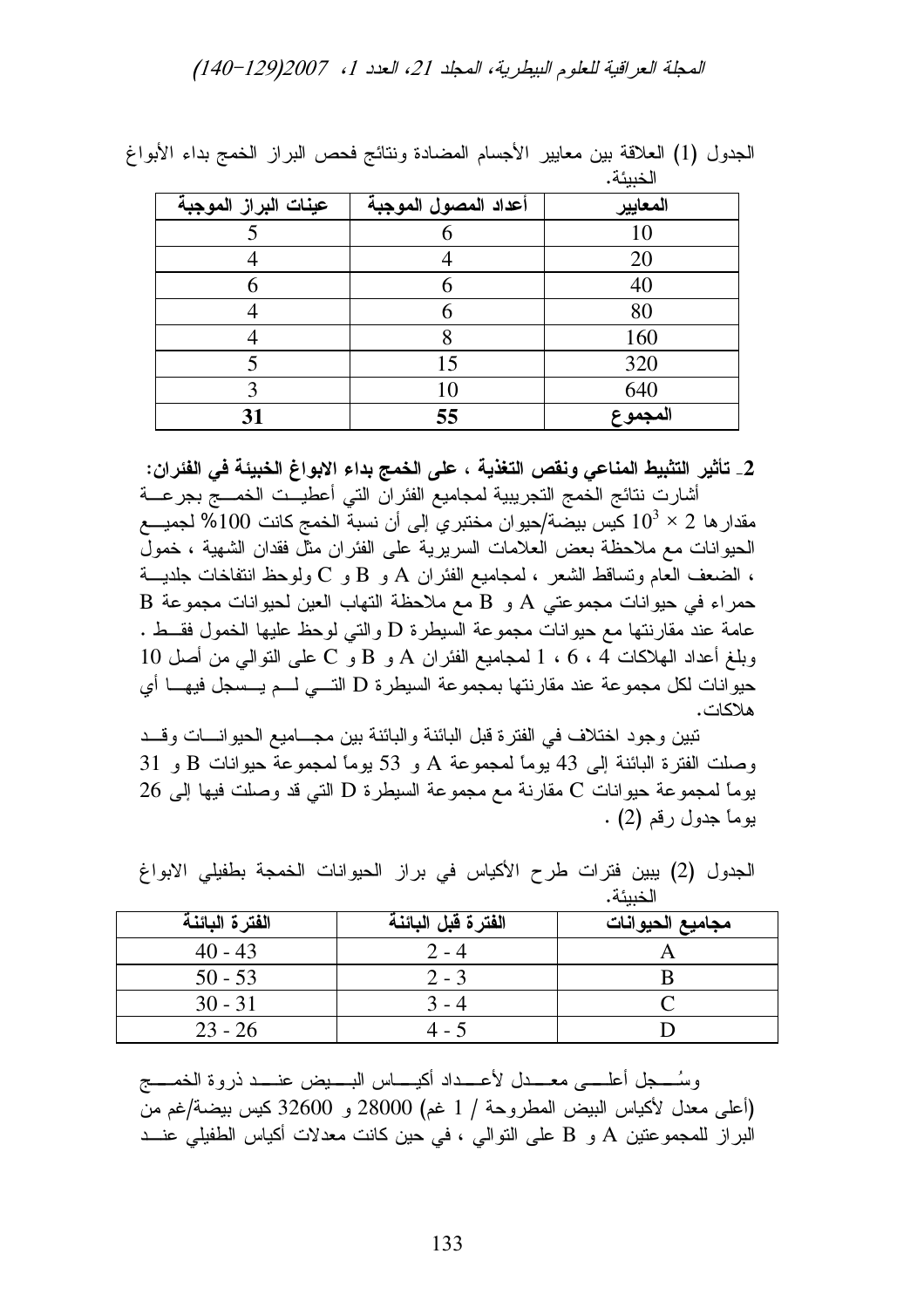المجلة العراقية للعلوم البيطرية، المجلد 21، العدد 1، 2007(129-140)

ذروة الخمج لمجموعتي C و D اقل من ذلـــك فقـــد بلغـــت 24187 و 21222 كــــيس بيضة/غم من البراز على التوالي.

وعند نتبع مـــسار طــــرح الأكيــــاس للمجمــــوعتين A و D لنوضــــيح تــــأثير الدكساميثازون ننبين أن معدل أعداد الأكياس المطروحة كانت أعلمي وبفترة بائنة أطول في حيوانات مجموعة A المثبطة مناعيا بالدكساميثازون عند مقارنتها بمجموعة D كسيطرة (شكل 2) . ومن ناحية أخرى عند نتبع مسار طرح الأكياس للمجموعة C لتوضيح تأثير) نقص النغذية نبين أن معدل أعداد الأكياس المطروحة كانت أعلى وبفترة بائنة أطول في حيوانات مجموعة C التي تعاني نقص التغذية عند مقارنتها بمجموعة D كسيطرة (شكل 3). و لتوضيح تأثير عقار الدكساميثازون على الخمج بداء الابواغ الخبيئة في حالة نقص النغذية نبين أن معدل أعداد الأكياس المطروحة كانت أعلى وبفترة بائنــــة أطــــول فــــي مجموعة حيوانات B التبي أعطيت الديكساميثازون مع نقــص التغذيـــة عنـــد مقارنتهـــا بمجموعة C التي تعاني نقص التغذية فقط (شكل 4) .

أما فيما يخص الفحص المصلى فان اختبار التلازن الدموي غير المباشر السذي اجري على مصول الحيوانات للمجاميع الأربع وباستعمال النركيز الأمثل لمستضد أكياس بيض الطفيلي 40 µg فقد أشار إلى وجود اختلاف في معايير الأجسام المضادة عند نهاية الخمج . وان معايير هذه الأجسام المضادة بهذا الاختبار لمجاميع D ، C ، B ، A كانت 320 ، 160 ، 640 ، 640 على النوالي .

وعند دراسة علاقة مستوى الأجسام المضادة في المصل مــع إعــداد الأكيـــاس المطروحة في البراز للمجاميع الأربعة فقد تبين أن الحيوانات التي كانت تطرح أكيـــاس بيض أعلى عند ذروة الخمج وهي مجموعتين A و B وبلغت 28000 ، 32600 كـــيس بيض/غم على النوالي كان مستوى الأجسام المضادة فيها 320 و160 علـــي النسوالي ، مقارنة بالمجموعتين DوD التبي كانت نطرح أكياس بيض عند ذروة الخمج 24187 و 21222 كيس بيض/غم على التوالي كان مستويات الأجسام المضادة فيها 640 في كل المجموعتين (شكل 5) .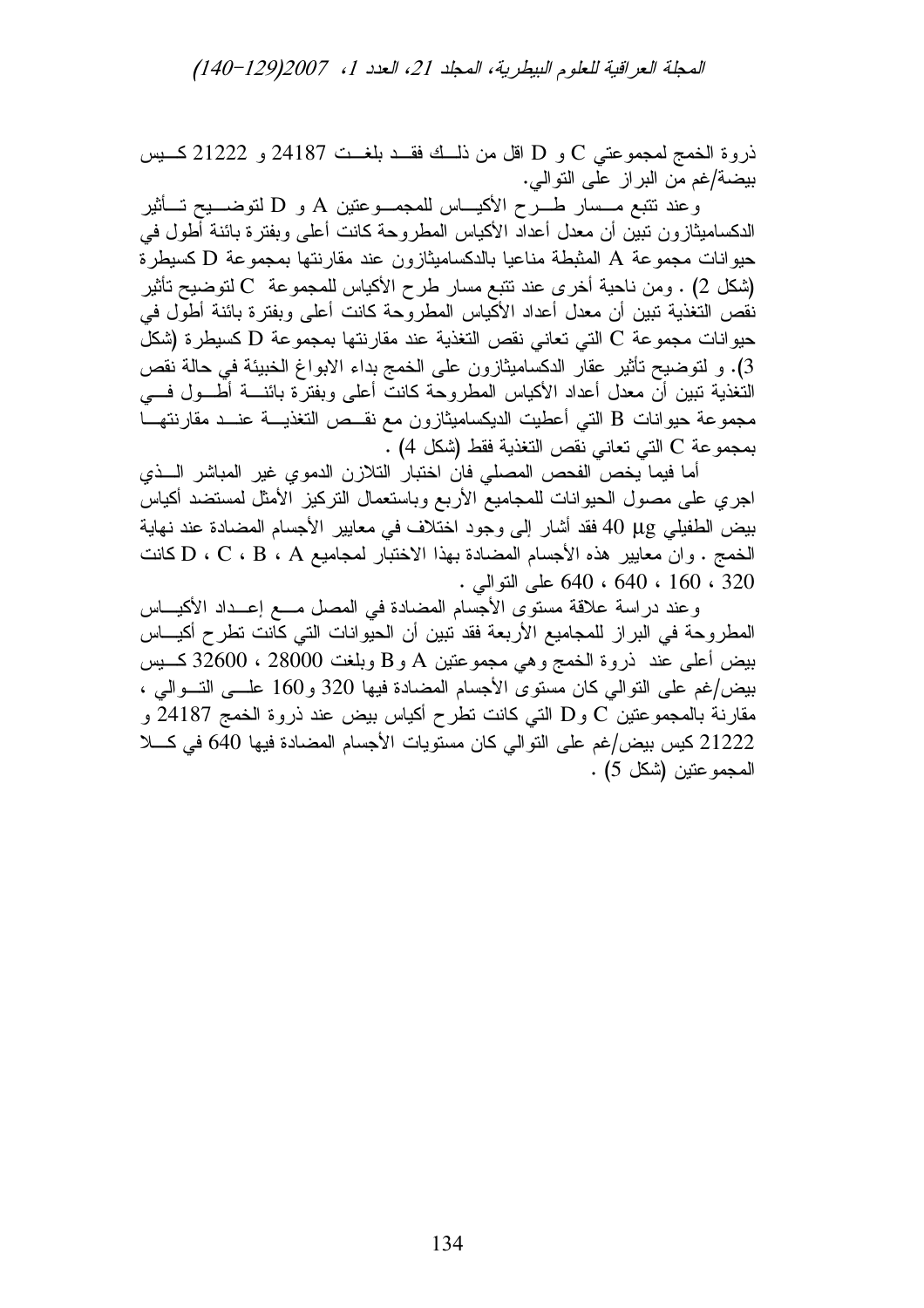المجلة العراقية للعلوم البيطرية، المجلد 21، العدد 1، 2007(129-140)



الشكل (2) نَأْثير النُّثبيط المناعي بعقار الدكساميثازون على الخمج بداء الابواغ الخبيئة المثبطة مناعياً + تغذية طبيعية  $\rm A$ D غير المثبطة + تغذية طبيعية (سيطرة)



الشكل (3) نأثير نقص التغذية على الحالة المناعية أنثاء الخمج بداء الابواغ الخبيئة C غير المثبطة + نقص تغذية D غير المثبطة + تغذية طبيعية (سيطرة)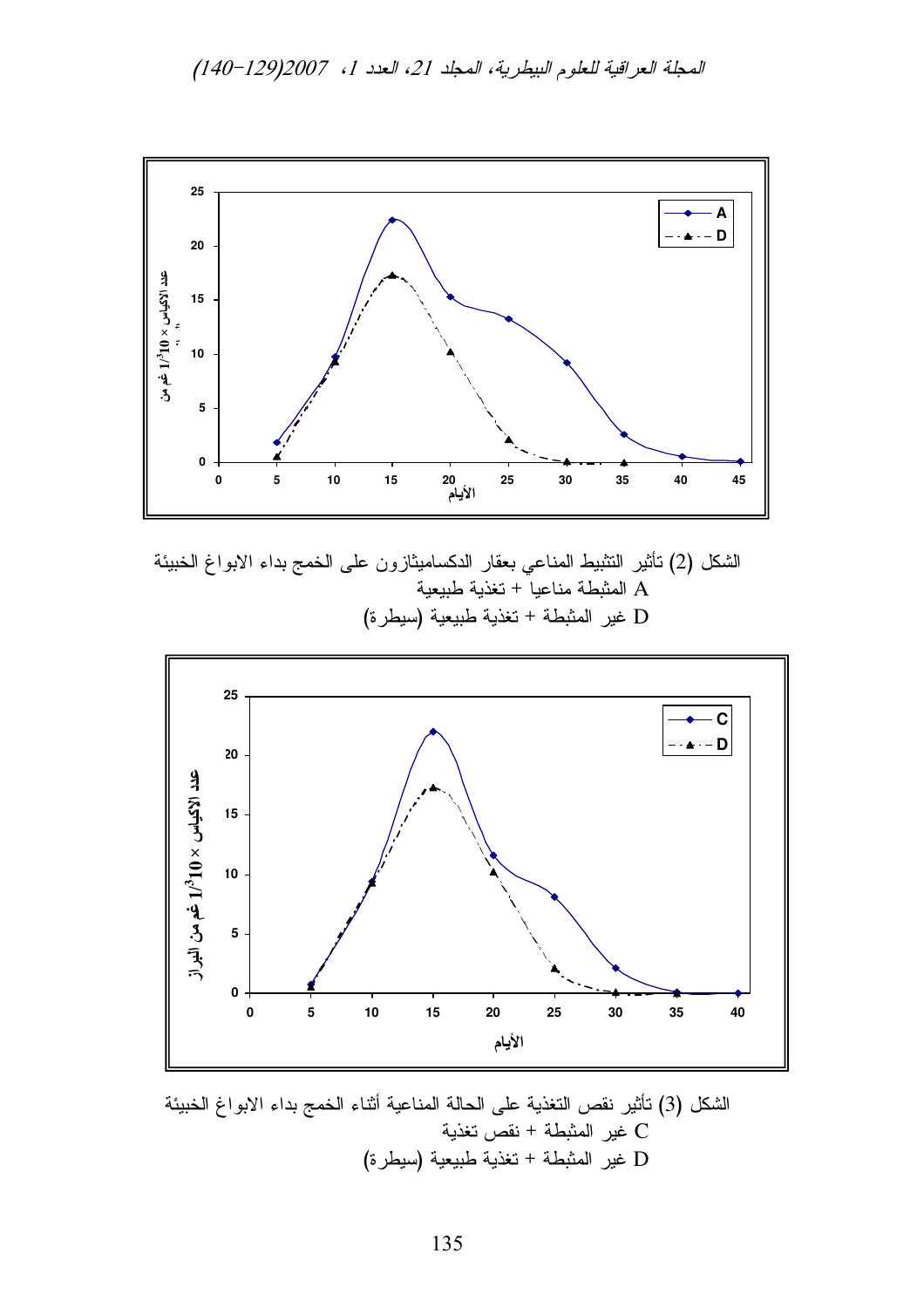المجلة العراقية للعلوم البيطرية، المجلد 21، العدد 1، 2007(129-140)



الشكل (4) نَأْثير التثبيط المناعي بعقار الدكساميثازون على الخمج بداء الابواغ الخبيئة في الحيوانات التي تعاني من نقص التغذية المثبطة مناعيا + نقص تغذية B غبر المثبطة + نقص تغذية



الشكل (5) علاقة معدل طرح الأكياس مع معايير الأجسام المضادة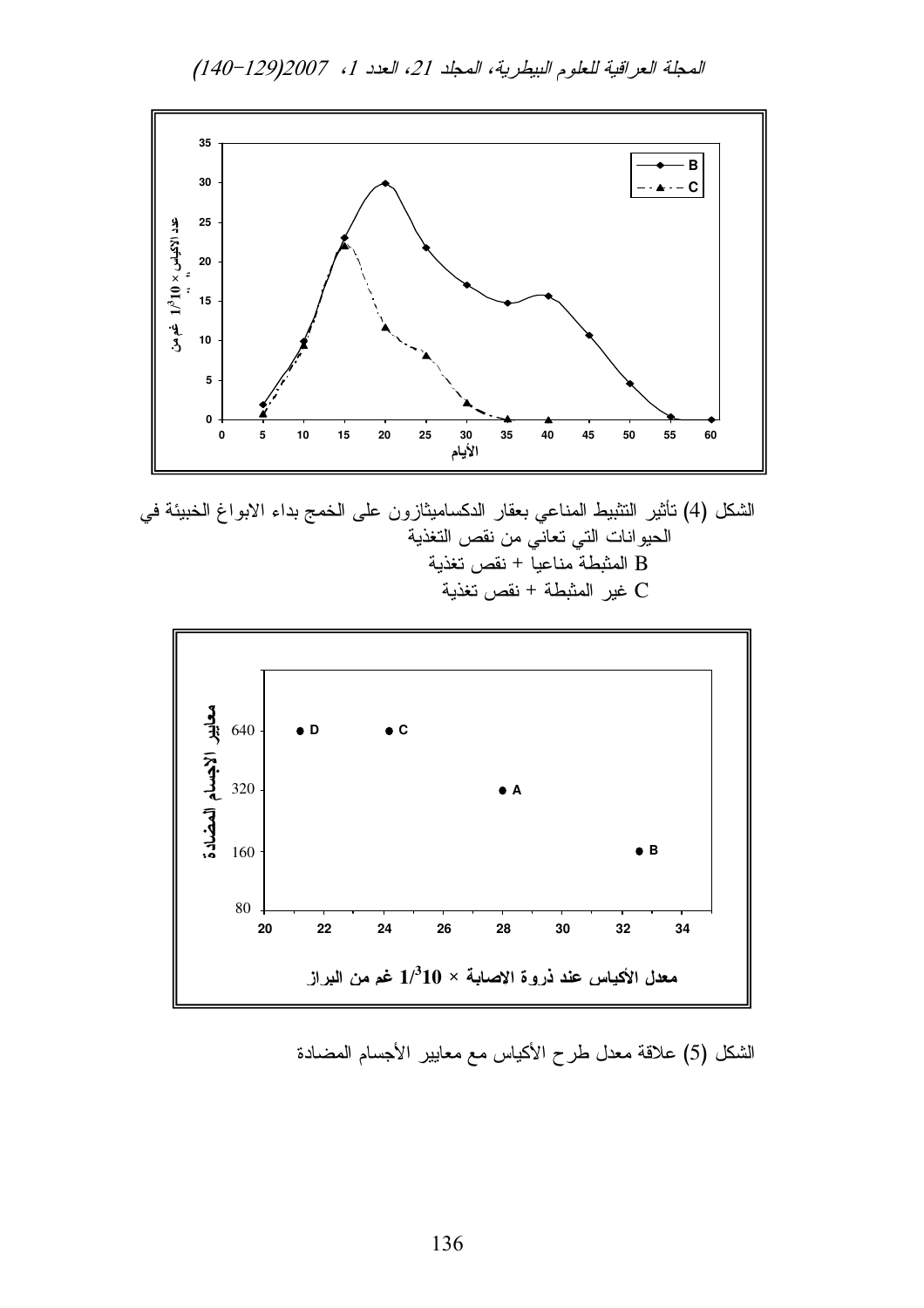لدعم تشخيص داء الابواغ الخبيئة في العجول استخدم اختبار الضد المتألق غيـــر المباشر IFAT ، وبهذا الاختبار ظهرت أكياس بيض الطفيلي بشكل كروي أو بيـــضوي وذات نألق اخضر مصفر عند الفحص بمجهر التألق المناعي وباستخدام العدسة الزيتيـــة X100 وهذا مطابق لما ذكره (10) . واظهر هذا الاختبار نسبة خمــج بهــذا الطفيلـــي 36.6% ، بينما أظهرت نتائج فحص عينات البراز المأخوذة من الحيوانات التي ســـحب منها الدم نفسها نسبة خمج 20.6% . وقد سجل (11) نسبة خمج 65.7 % في الأبقار في اسبانيا باختبار التألق المناعي غير المباشر . وفي محافظة بغداد سجلت (12) نسبة خمج 31% ، وقد يعزى هذا النباين في نسب الخمج إلى الاختلاف في عدد النماذج المفحوصة إضافة إلى اختلاف أعمار الحيوانات المفحوصة فضلا عن الاخـــتلاف فـــى الظـــروف المناخية وما لها من تأثير في نسب الخمج المختلفة في الحيوانات الحقلية .

ومن خلال دراسة العلاقة ما بين معايير الأجسام المضادة ونتائج فحص البراز ، نشير نتائج الاختبار إلى أن معايير الأجسام المضادة للحيوانات قد تراوحت بين 10−640 ، وكانت اغلب العينات بتراوح معيار الأجسام المضادة فيها بين 320–640 وكان الكثير من هذه العينات سالبة بفحص البراز . وقد يعزى سبب وجود الأجسام المضادة لطفيلهي Cryptosporidium من نوع IgG في مصل الحيوان إلى أسباب عدة ؛ فأما أن نكـــون قادمة من الأمهات المصابة Maternal Abs ، أو نتيجة وجود خمج و عولج ســـابقاً ، أو قد يعود لحالات خمج موجبة ولم تشخص مجهريا أو لكثـــرة تعـــرض الحيوانـــات الِــــى الخمجات المتكررة في البيئة ، أخيرا يمكن أن تكـــون بـــسبب وجـــود أجـــسام مـــضادة لمستضدات ذات استضدادية مشتركة مع هذا الطفيلي Cryptosporidium.

وبنيت النتائج التي حصلنا عليها انه لا يمكن تحديد معيـــار معنـــوي للأجـــسام المضادة ذو أهمية تشَّخيصية في هذا النوع من الخمج وكان هذا متفق لما ذكره (13) إلى أن النعرض للخمج بطفيلي الابواغ الخبيئة يعطي حماية لمدة سنة بعد النعرض الاولسي للخمج أي إن وجود الأجسام المضادة للطفيلي في مصل المضيف لا يرتبط بوجود ألسي للخمج بشكل مطلق .

أما فيما يتعلَّق بدر استنا التجريبية فقد عمدنا في هذه الدر اسة إلى إحداث التثبـــبط المناعي بإعطاء مادة الدكساميثازون كمادة مثبطة للمناعة ، ومن المعروف أن الكثير من الحيوانات بالإضافة إلى الإنسان تعاني من نقصان في المناعة بأنواعها المختلفة واللفي قد يحدث لمـــسببات مختلفـــة منهــــا مــــا يكــــون خلقيـــا كــــأمراض العـــوز المنــــاعي الخلقى Congenital Immunodeficiency Diseases ومنهـا مــا يكــون مكتــسبا Accquired Immunodeficiency Diseases ، كما يمكن أن يحدث نقــصان فـــي المناعة في الأعمار المتقدمة أو قد يكون نتيجة لنقصان في مستوى التغذية.

إن حالات الخمج نتأثر بالحالة المناعية ومستوى التغذية للمضيف لذلك اخترنسا التثبيط المناعي ونقص التغذية معايير لمها تأثير في الخمج بداء الابواغ الخبيئة ، الذي قد بنأثر بالحالة المناعية للمضبف شأنه شأن الإصابات الطفيلية والجرثوميـــة والفيروســـية الأخر ي .

وقد أشارت نتائج الخمج النجريبي لمجاميع الفئران التي أعطيت خمج بسالطفيلي وبجرعة 2 $2\times 10^3 \times 10^3$  كيس بيضة/حيوان مختبري إلى أن الخمج قد حدث في جميع مجاميع الحيوانات دون استثناء ونسب الإصابة كانت 100% ، واتفقت هذه النتيجة مع ما بينه كل من (12, 12) . ونؤكد نتائجنا فضلا عن ما بينه بقية الباحثين إلــي اســتعداد الفئـــران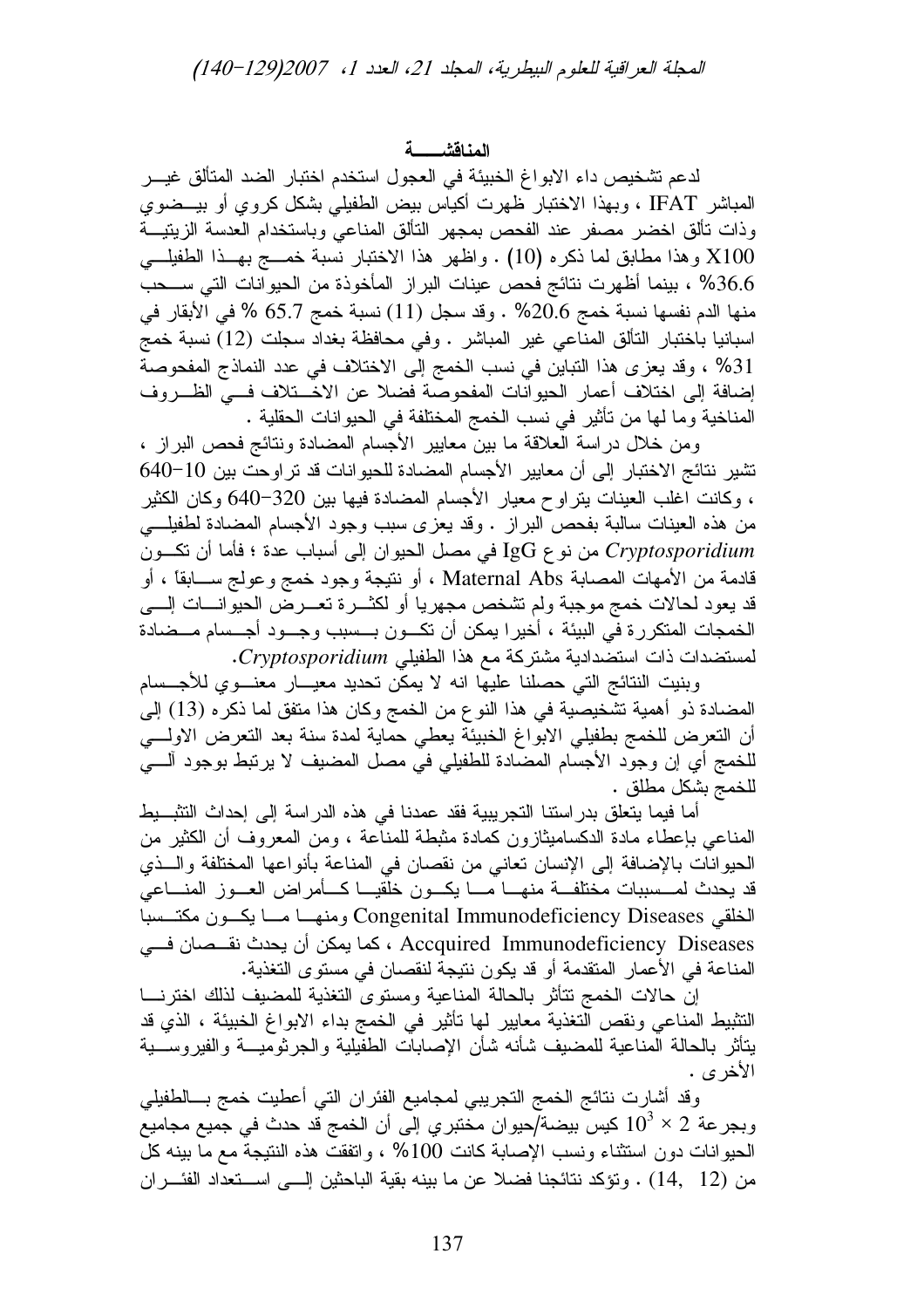المجلة العراقية للعلوم البيطرية، المجلد 21، العدد 1، 2007(129–140)

المختبرية للخمج بداء الابواغ الخبيئة والتي قد تحدث بأعمار مبكرة فضلا عن كونها ذات استعداد عال للخمج بالطفيلي لأول مرة كما تعتبر الفئران مـــن الحيوانــــات المختبريــــة المناسبة لأجراء هذا النوع من الدر اسات التجريبية .

ولغرض معرفة تأثير التثبيط المناعي ونقص التغذية في الخمسج بسداء الإبسواغ الخبيئة، أخذنا بنظر الاعتبار المعايير الأتية : العلامـــات الــسريرية المختلفــة ، عـــدد الهلاكات في المجاميع المختلفة ، أعداد أكياس البيض للطفيلي لكل غم واحد من البــــراز  $Cryptosporidium sp.$  وأخبرا الاختلافات في معابير الأجسام المضادة المصلية لطفيلي وعلاقتها مع عدد الأكباس المطروحة في البراز .

إن من أهم العلامات السريرية الَّتي لوحظت على الفئر ان المصـابـة هـــي فقـــدان الشهية، الخمول ، الضعف العام وسقوط الشعر لمجاميع الفئـــــران A و B و C ولــــوحظ ظهور انتفاخات حمراء في الجلد في حيوانات مجموعتين A و B مع ملاحظة التهـــاب  $\, {\rm D} \,$ العين لحيوانات مجموعة  $\, {\rm B} \,$  على نحو عام عند مقارنتها بحيوانات مجموعة الـــسيطرة التبي لوحظت عليها علامات الخمول وهذا يتفق مع ما ذكره كل من (15 ,16) إن الفئر ان المصـابـة تـجريبيـا نندو ضـعيفة وخاملـة وبطيئـة النمو . ولم يـلاحظ أي علامــــات للإســــهال لحيوانات جميع المجاميع وهذا ينفق مع ما أشار إليه (17) حول عدم وجود الإسهال في الفئر ان و هذا يمكن أن يفسر على أن معي الفئر ان يكون اقل حساسية للنفاعـــل النــــسيجي لتواجد طفيلي .Cryptosporidium sp. وقد لوحظت في دراستنا هـذه العلامــات السريرية المذكورة أنفا فضلا عن حصول هلاكات في مجاميع A و B و C قـــد تكـــون ناتجة عن التثبيط المناعي الذي حصل في فئر ان مجاميع A و B نتيجـــة لتـــأثير عقـــار الدكساميثاز و ن و تأثير نقص التغذية معا .

كما بينت النتائج أن معدل أعداد أكياس البيض المطروحـــة كانـــت أعلـــي فـــي حيوانات المثبطة مناعيا بواسطة الدكساميثازون عند مقارنتها مع الحيوانات التبي لم تأخذ الدكساميثازون ومن ناحية أخرى لوحظ أن معدل أعداد أكياس البيض المطروحة كانـــت أعلى في الحيوانات المثبطة مناعيا بواسطة الدكساميثازون مع نقص التغذية عند مقارنتها مع الحيوانات التبي لم تأخذ الدكساميثازون ولكنها تعانـي من نقص التغذية وهذا يتفق مـع مـا أشار إليه كل من (18 ,19) في دراستهم حول إحداث خمج تجريبي للجـــرذان المثبطـــة مناعيا وذكروا أن نقص المناعة يلعب دوراً مهماً في الخمج بداء الابواغ الخبيئة .

وبينـــت نتائجنــــا أن لــــنقص التغذيــــة أيـــضـا تــــأثير ا فــــى الـخمــــج بطفيلــــى Cryptosporidiumكميث لوحظ ارتفاع لمعدل أعداد أكياس البسيض المطروحـــة فسي الحيوانات التي كانت تعاني نقصاً في التغذية عند مقارنتها مع مجاميع الحيوانسات التسي كانت نغذيتها طبيعية . وهذا يتفق مع ما أشار إليه (20) عند دراسته لداء الابواغ الخبيئة عند الأطفال الذين يعانون من سوء تغذية وخصوصا من نقص البرونين فقد أشار إلىي أن شدة الخمج كان أقوى عند الأطفال الذين يعانون من سوء تغذية عند مقارنتها بالخمج في الأطفال الذين يتلقون تغذية طبيعية .

إن الارتفاع في معدل أعداد أكياس البيض المطروحة في الحيوانات التي تعـــاني نقص التغذية في هذه الدراسة ، قد يعزى إلى حصول تثبيط في المناعة الخلويـــة نتيجـــة لحصول نقص في بروتين الجسم وبهذا يؤدي إلىي تعزيز تواجــد الطفيلـــي فـــي أمعـــاء المضبف .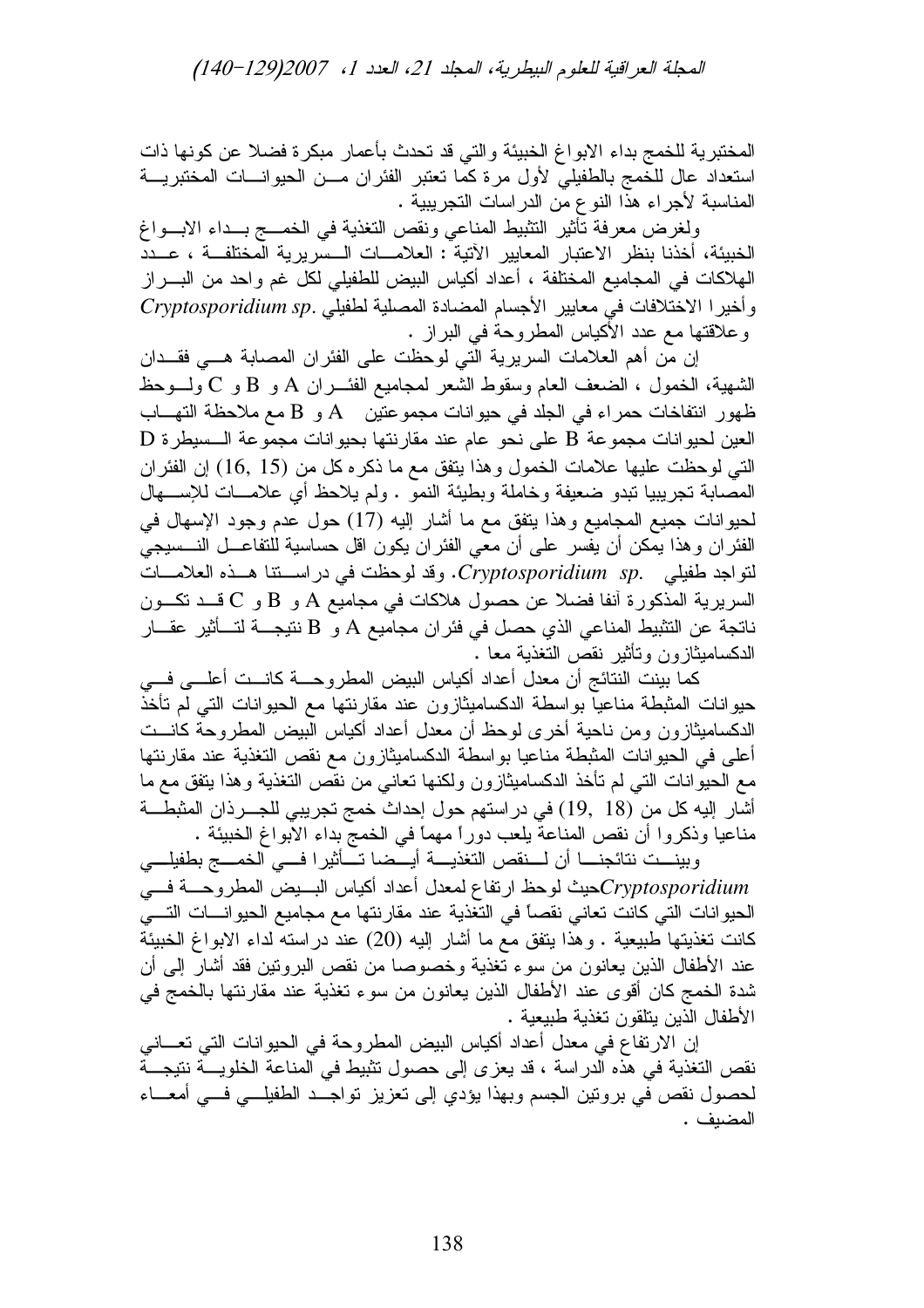المجلة العراقية للعلوم البيطرية، المجلد 21، العدد 1، 2007(129–140)

وبعد متابعة الخمج التجريبي لوحظ ظاهرة الـــشفاء الـــذاتي Self Cure Phenomina لجميع مجاميع الحيوانات مع وجود اختلاف في الفترة الزمنية وقد يعزى سبب ذلك إلــــى اختلاف الحالة المناعية بين مجاميع الحيو انات .

المصــــــادر

- 1. Radostits OM, Gay CC, Blood DC, Hinchchliff KW. Cryptosporidiosis. In: Veterinary Medicine Textbook of the Diseases of Cattle, Sheep, Pigs, Goats and Horses. 9<sup>th</sup> ed., 2000: 1310–1314.
- 2. Ares–Mazas ME, Fernandez–dapnote B, Vergara–Castiblanco CA, Friere– Santos F, Quilez–Cinca J, Causape – Valenzuela AC and Sanchez–Acedo C. Ocysts, IgG levels and immunoblot patterns determination for *Cryptospordium parvum* in bovine examined during a visit to a farm (Northeastern Spain). Vet Parasitol 1999; 81: 185–193.
- 3. Laxer MA, Alcantara AK, Laxer MJ, Menorca DM, Fernando MT and Ponoa CP. Immune response to Cryptosporidiosis in Philippine children. Am J Trop Med Hyg 1990; 42(2): 131–139.
- 4. Lazo A, Barriga OO, Rdeman DR and Bech–Nielsen S. Identification by transfer blot of antigens reactive in the enzyme–linked immunosorbent assay (ELISA) in rabbits immunized and a calf infected with *Cryptosporidium sp*. Vet Parasitol 1986; 21: 151–163.
- 5. Casemore DP. The antibody response to *Cryptosporidium* development of a serological test and use in a study of immunologicall normal person. J Infect 1987; 14: 125–134.
- 6. Goldman M. Fluorescent Antibody Methods. 3rd ed. Academic Press, New York, London, 1968: 158.
- 7. Harp JA, Fayer R, Pesch BA and Jackson GJ. Effect of pasteurization on infectivity of *Cryptosporidium parvum* oocyst in water and milk. Appl Environ Mircobiol 1996; 62(8): 2866–2868.
- 8. Soulsby EJL. Helminths, Arthropods and Protozoa of Domesticated Animals. 7<sup>th</sup> ed, Bailliere Tindall, London, 1982: 773.
- 9. Hudson L and Hay FC. Practical immunology. Oxford London Edinburgh Melbourne. 1976: 125–130.
- 10. Webster KA, Green JA, Dawson C, Giles M and Catchpole J. Diagnostic methods for detection of *Cryptosporidium parvum* oocysts in faeces. J Protozoal Res 1996; 6: 113–120.
- 11. Quilez J, Ares–Mazas S, Sanchez–Acedo C, del–Cacho E, Clavel A and Causape AC. Comparison of oocyst shedding and the serum immune response to *Cryptosporidium parvum* in cattle and pigs. Parasitol Res 1996; 82(6): 529–34.

12. العزاوي، مي حميد. دراسة في وبائية داء الابواغ الخبيئــة Cryptosporidiosis وعزل مستضدات الطفيلي وتشخيصها واستعمال بعض مستخلصات النباتات الطبية كمحاولة للعلاج . أطروحة دكتوراه، كلية الطب البيطري، جامعة بغـــداد، بغـــداد، العر اق (2003).

13. Okhysen PC, Chappell CL, Sterling CR, Jakubowski W and Dupont HL. Susceptibility and serologic response of healthy adults to reinfection with *Cryptosporidium parvum*. Infec Immun 1998; 66(2): 441–443.